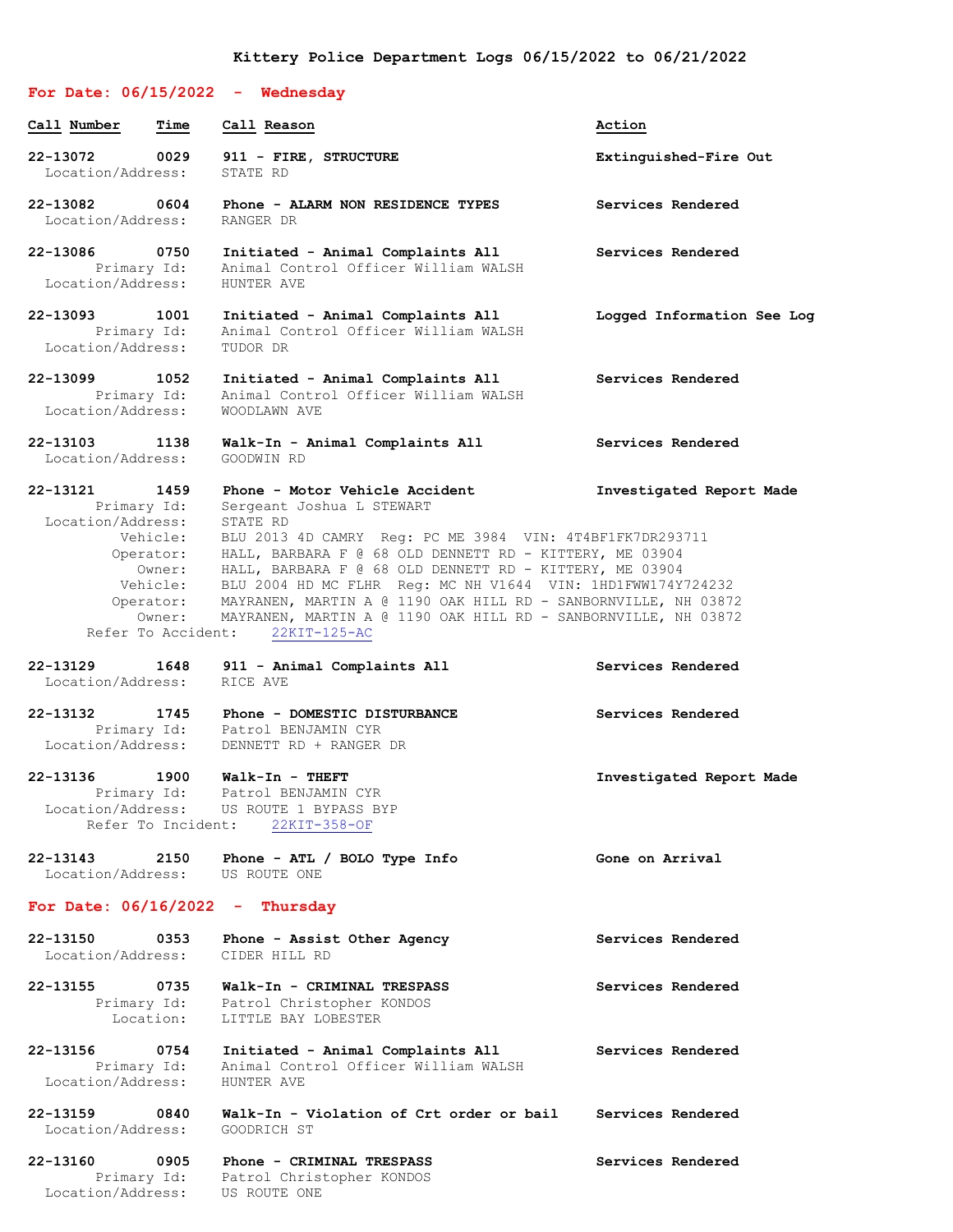**22-13162 0938 Initiated - SUSPICIOUS ACTIVITY Logged Information See Log** Location/Address: US ROUTE ONE **22-13175 1201 Phone - DOMESTIC DISTURBANCE Arrest Made (ON VIEW)** Primary Id: Patrol Christopher KONDOS Location/Address: LEDGEWOOD DR Refer To Summons: 22KIT-130-AR Juvenile Arrest Age: 17 Charges: ASSAULT TERRORIZING **22-13183 1412 Radio - Motor Vehicle Accident Services Rendered** Primary Id: Patrol Christopher KONDOS Location/Address: STATE RD Vehicle: WHI 2011 CHEV 4D IMPALA Reg: PC ME 2731WN VIN: 2G1WG5EK9B1272690 Operator: STEVENS, BERHANU L @ 11 DRAKE LN - KITTERY, ME 03904 Owner: BOWMAN, JORDAN R @ 690 YORK ST - YORK, ME 03909 Vehicle: BLU 2012 FORD PU F150 Reg: CI ME 410092 VIN: 1FTMF1EM6CKD08655 Operator: KELLOGG, JESSICA E @ 36 GREENBRIAR DR - ELIOT, ME 03903 Owner: TOWN OF KITTERY @ 200 ROGERS RD - KITTERY, ME 03904 Refer To Incident: 22KIT-368-OF **22-13186 1450 Phone - Assist Other Agency Services Rendered** Location/Address: TENNEY HILL RD **22-13187 1533 Other - Weapons Violations Carry/Poss Investigated Report Made** Primary Id: Detective RYAN M SANFORD Location/Address: US ROUTE ONE Refer To Incident: 22KIT-360-OF **22-13192 1726 Walk-In - Violation of Crt order or bail Logged Information See Log** Location/Address: LEDGEWOOD DR **22-13198 1810 Phone - LOST CELLPHONE Logged Information See Log** Location/Address: ROGERS RD **22-13199 1854 Phone - DISTURBANCE/DISORDERLY Services Rendered** Primary Id: Sergeant Christopher D DAGGETT Location/Address: US ROUTE ONE **22-13201 1930 Phone - LARCENY/FORGERY/FRAUD/Theft Investigated Report Made** Primary Id: Sergeant Christopher D DAGGETT Location/Address: US ROUTE ONE Refer To Incident: 22KIT-361-OF **For Date: 06/17/2022 - Friday 22-13240 0538 Phone - BURGLARY OF A MOTOR VEHICLE Investigated Report Made** Primary Id: Patrol CONNOR GROGAN Location/Address: ROGERS RD Refer To Incident: 22KIT-362-OF **22-13257 0837 Phone - BURGLARY OF MOTOR VEHICLE Investigated Report Made** Primary Id: Sergeant Christopher D DAGGETT Location/Address: LOVE LN Refer To Incident: 22KIT-363-OF **22-13258 0903 Phone - BURGLARY OF MOTOR VEHICLE Investigated Report Made** Primary Id: Patrol Christopher KONDOS Location/Address: MAIN ST Refer To Incident: 22KIT-365-OF **22-13263 1101 Phone - BURGLARY OF MOTOR VEHICLE Services Rendered**

 Primary Id: Patrol MICHAEL WEBSTER Primary Id: Patrol M<br>Location/Address: MAIN ST Refer To Incident: 22KIT-367-OF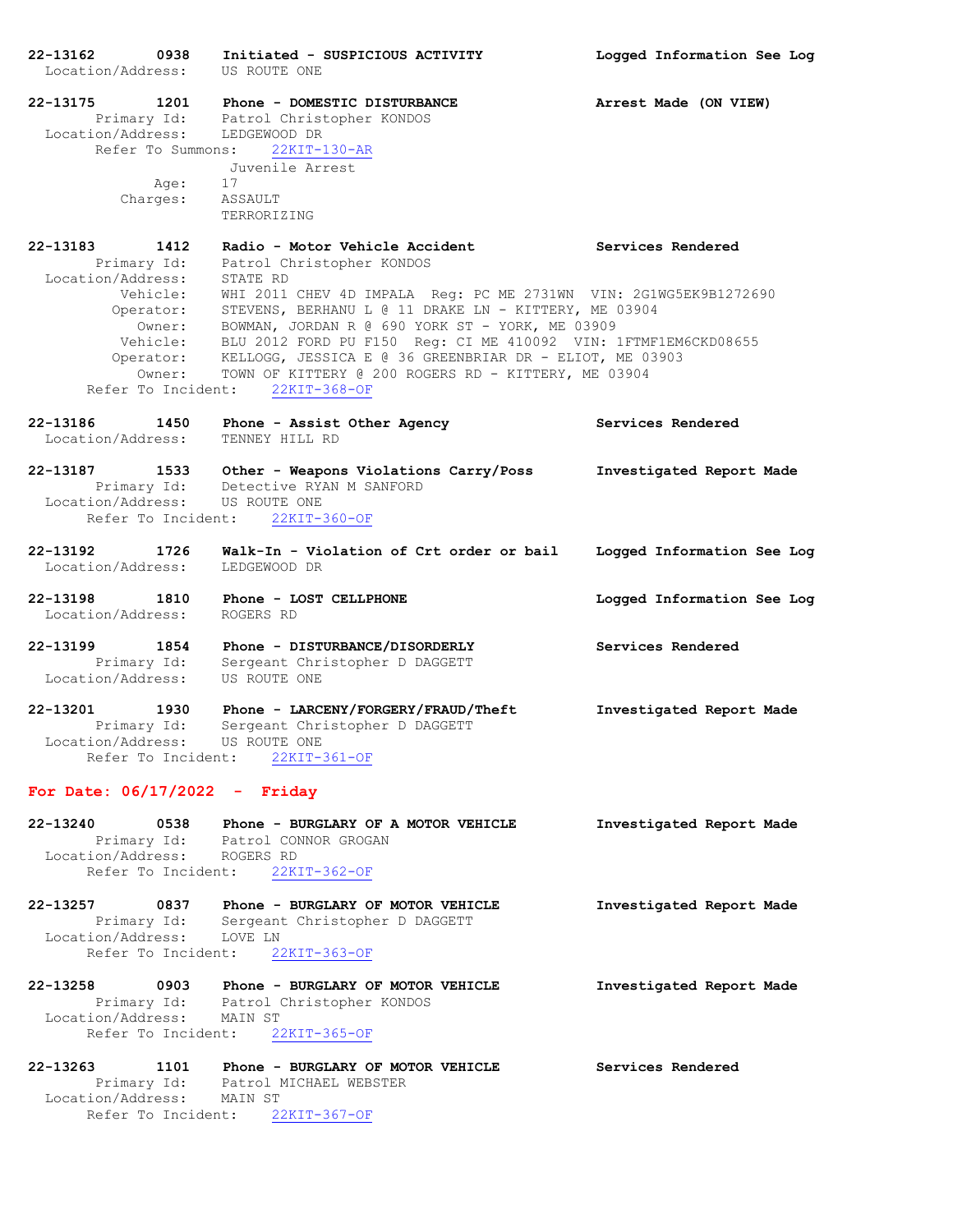| 22-13285          | 1457                | 911 - Motor Vehicle Accident                                                            | Investigated Report Made   |
|-------------------|---------------------|-----------------------------------------------------------------------------------------|----------------------------|
|                   |                     | Primary Id: Patrol MICHAEL WEBSTER                                                      |                            |
|                   |                     | Location/Address: COOK ST + PARK AVE                                                    |                            |
|                   |                     | Vehicle: GRY 2017 NISS 4D SENTRA Reg: PC NH 4265284 VIN: 3N1AB7AP9HY367941              |                            |
|                   |                     | Operator: RANDALL, TRAVIS J @ 120 HAMWOODS RD - ALTON, NH 03809                         |                            |
|                   |                     | Owner: RANDALL, TRAVIS J @ 120 HAMWOODS RD - ALTON, NH 03809                            |                            |
|                   |                     | Vehicle: BLK 2015 FORD PU F-150 Reg: PC NH MC-242 VIN: 1FTFX1EG3FFC15587                |                            |
|                   |                     | Operator: MCCRACKEN, EVAN PATRICK @ 11 MYLES STANDISH DR Apt. #110 - BRADFORD, MA 01835 |                            |
|                   |                     | Owner: METHUEN CONSTRUCTION CO INC @ 144 MAIN ST - PLAISTOW, NH 03865                   |                            |
|                   | Refer To Accident:  | $22KIT-126-AC$                                                                          |                            |
| 22-13297          | 1747                | Phone - Motor Vehicle Accident                                                          | Investigated Report Made   |
|                   |                     | Primary Id: Patrol BENJAMIN CYR                                                         |                            |
|                   |                     | Location/Address: ISLAND AVE                                                            |                            |
|                   |                     | Vehicle: BGE 2014 JEEP LL GRAND CH Reg: PC NH 1928BCP VIN: 1C4RJFJT7EC148040            |                            |
|                   |                     | Operator: MAHOOD, JANICE H @ 99 HANOVER ST Apt. #304 - PORTSMOUTH, NH 03801             |                            |
|                   |                     | Owner: MAHOOD, JANICE H @ 99 HANOVER ST Apt. #304 - PORTSMOUTH, NH 03801                |                            |
|                   |                     | Vehicle: SIL 2013 SUBA 4D LEGACY Reg: VT ME 3251A7 VIN: 4S3BMBL65D3032018               |                            |
|                   |                     | Owner: MURDOCK, RONALD @ 6 COLONIAL RD - KITTERY, ME 03904                              |                            |
|                   | Refer To Accident:  | $22KIT-127-AC$                                                                          |                            |
|                   |                     | 22-13300 1841 Phone - THEFT                                                             | Services Rendered          |
|                   |                     | Primary Id: Patrol BENJAMIN CYR                                                         |                            |
|                   |                     | Location/Address: US ROUTE ONE                                                          |                            |
|                   | Refer To Incident:  | 22KIT-370-OF                                                                            |                            |
| 22-13302          | 2019                | Initiated - MOTOR VEHICLE STOP                                                          | Logged Information See Log |
|                   |                     | Primary Id: Patrol CONNOR GROGAN                                                        |                            |
|                   |                     | Location/Address: US ROUTE ONE                                                          |                            |
|                   |                     |                                                                                         |                            |
|                   |                     | 22-13306 2124 Phone - Animal Complaints All                                             | Services Rendered          |
|                   |                     | Primary Id: Patrol CONNOR GROGAN                                                        |                            |
|                   |                     | Location/Address: ROUTE 236                                                             |                            |
|                   |                     | Refer To Incident: 22KIT-371-OF                                                         |                            |
|                   |                     |                                                                                         |                            |
| 22-13316 2318     |                     | Initiated - MOTOR VEHICLE STOP                                                          | Services Rendered          |
|                   |                     | Location/Address: CUTTS RD + PICOTT RD                                                  |                            |
|                   |                     | For Date: $06/18/2022 -$ Saturday                                                       |                            |
|                   |                     |                                                                                         |                            |
| 22-13329          |                     | 0046 Phone - Animal Complaints All                                                      | Logged Information See Log |
|                   |                     | Primary Id: Patrol BENJAMIN CYR                                                         |                            |
|                   |                     | Vicinity of: WILSON RD                                                                  |                            |
|                   |                     |                                                                                         |                            |
| 22-13336          | 0542<br>Primary Id: | Phone - Violation of Crt order or bail Arrest Made (ON VIEW)                            |                            |
| Location/Address: |                     | Patrol Molly BOSSI<br>US ROUTE ONE                                                      |                            |
|                   | Refer To Arrest:    | $22KIT-132-AR$                                                                          |                            |
|                   |                     |                                                                                         |                            |
|                   | Arrest:<br>Address: | HATFIELD, MICHAEL A<br>6 G ST<br>HAMPTON, NH                                            |                            |
|                   | Age:                | 33                                                                                      |                            |
|                   | Charges:            | VIOLATING PROTECTIVE ORDER                                                              |                            |
|                   | Refer To Incident:  | 22KIT-372-OF                                                                            |                            |
|                   |                     |                                                                                         |                            |
| 22-13341          | 0753                | Initiated - Animal Complaints All                                                       | Services Rendered          |
| Location/Address: |                     | ROUTE 236                                                                               |                            |
| 22-13362          | 1011                | Walk-In - Vehicle off Road                                                              | Logged Information See Log |
| Location/Address: |                     | US ROUTE 1 BYPASS BYP                                                                   |                            |
|                   |                     |                                                                                         |                            |
| 22-13369          | 1202                | 911 - Motor Vehicle Accident                                                            | Investigated Report Made   |
|                   | Primary Id:         | Patrol MICHAEL WEBSTER                                                                  |                            |
|                   |                     | Location/Address: US ROUTE ONE                                                          |                            |
|                   | Vehicle:            | TAN 2003 FORD 4D CROWN Req: PC ME 578WP VIN: 2FAFP73W03X103185                          |                            |
|                   | Operator:           | GUY, SHARON L @ 120B PLEASANT ST - SACO, ME 04072                                       |                            |
|                   | Owner:              | JONCAS, MARCIA L @ 6 MILES AVE - OLD ORCHARD BEACH, ME 04064                            |                            |
|                   | Vehicle:            | BLK 2018 SUBA UT FOREST Req: PC ME 6716UW VIN: JF2SJABC3JH425154                        |                            |
|                   | Operator:           | ELLISON, KIMBERLY 0 @ 223 BEECH RIDGE RD - YORK, ME 03909                               |                            |
|                   | Owner:              | ELLISON, KIMBERLY 0 @ 223 BEECH RIDGE RD - YORK, ME 03909                               |                            |
|                   | Refer To Accident:  | $22KIT-128-AC$                                                                          |                            |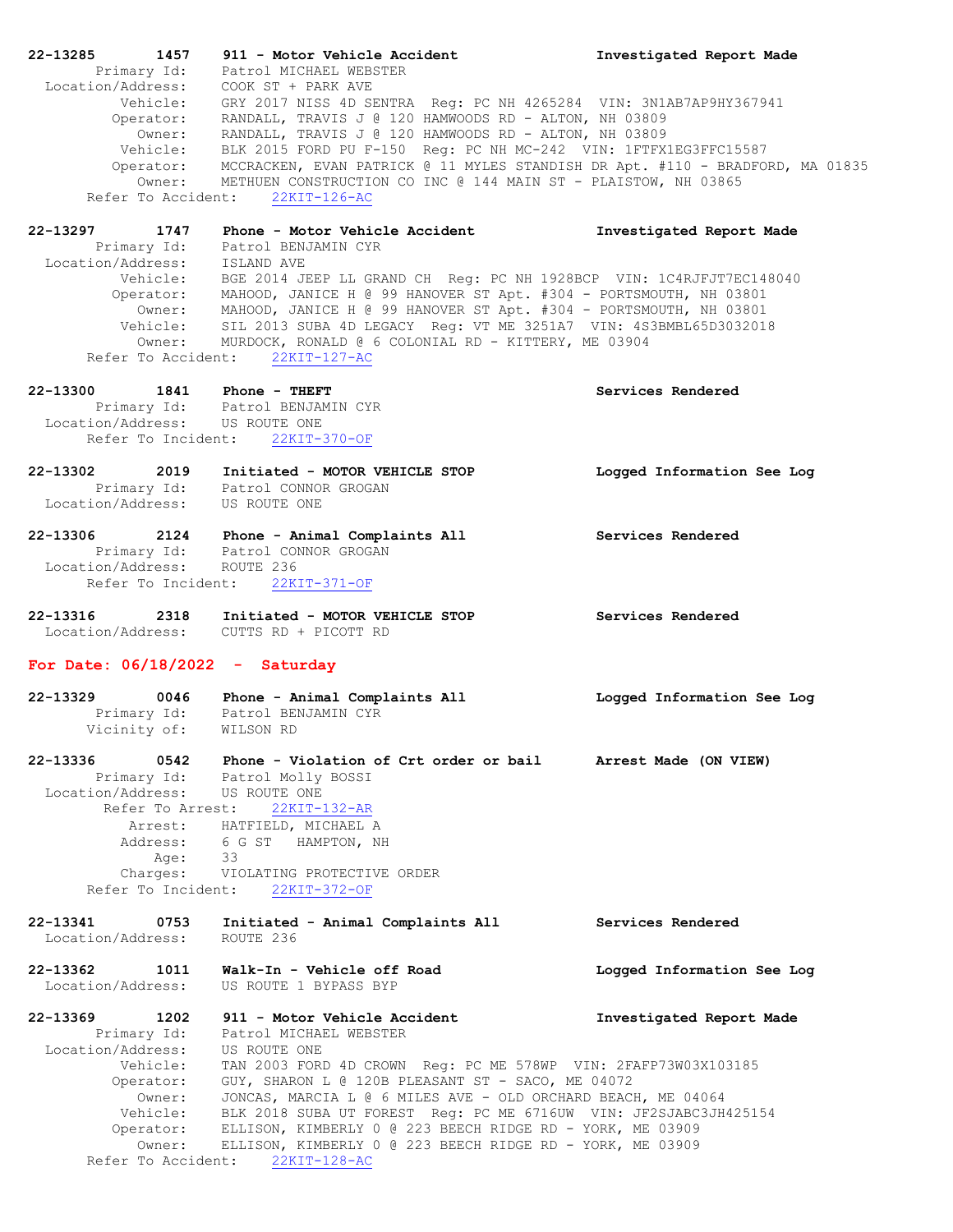**22-13375 1448 Walk-In - BURGLARY OF MOTOR VEHICLE Investigated Report Made** Primary Id: Patrol MICHAEL WEBSTER Location/Address: LEWIS AVE Refer To Incident: 22KIT-373-OF

**22-13379 1511 Initiated - Lost and Found Articles/Items Investigated Report Made** Primary Id: Patrol PATRICK M DAOUST Location/Address: CENTRAL AVE Refer To Incident: 22KIT-374-OF

- **22-13392 1842 Phone - Animal Complaints All Logged Information See Log** Location/Address: FRANCIS WAY
- **22-13400 2120 Phone - Animal Complaints All Gone on Arrival** Vicinity of: PEPPERRELL RD
- **22-13407 2257 Initiated - SUSPICIOUS ACTIVITY Services Rendered** Location/Address: GORGES RD
- **22-13410 2319 Phone - SUSPICIOUS ACTIVITY Gone on Arrival** Location/Address: WATER ST
- **22-13411 2343 Phone - SUSPICIOUS ACTIVITY Gone on Arrival** Location/Address: I-95 FRWY

## **For Date: 06/19/2022 - Sunday**

- **22-13415 0010 Phone - ALARM NON RESIDENCE TYPES False Alarm UNFOU,ACCIDENTAL** Location/Address: STEVENSON RD
- **22-13425 0903 Phone - ALARM RESIDENTIAL Services Rendered** Primary Id: Patrol MICHAEL WEBSTER Location/Address: [KIT 9] SPRUCE POINT RD

**22-13427 1016 Walk-In - Lost and Found Articles/Items Investigated Report Made** Primary Id: Patrol JOSEPH P BOUCHARD III Location/Address: ROGERS RD Refer To Incident: 22KIT-377-OF

**22-13430 1030 Phone - Motor Vehicle Accident Services Rendered** Primary Id: Patrol JOSEPH P BOUCHARD III Location/Address: ROGERS RD Vehicle: WHI 2021 TOYT LL RAV4 Reg: PC NH 4437437 VIN: 2T3F1RFV6MC214766 Operator: LYNCH, BRITTANY KELLEHER @ 356B ISLINGTON ST - PORTSMOUTH, NH 03801 Owner: LYNCH, BRITTANY KELLEHER @ 356B ISLINGTON ST - PORTSMOUTH, NH 03801 Vehicle: GRY 2012 4D CAMRY Reg: PC ME 9900TN VIN: 4T4BF1FK5CR214163 Owner: BISSON, JOANNE LOUISE @ 18 PLEASANT ST - KITTERY, ME 03904 Refer To Accident: 22KIT-129-AC

**22-13432 1115 Phone - SHOPLIFTING Arrest Made (ON VIEW)** Primary Id: Patrol MICHAEL WEBSTER Location/Address: US ROUTE ONE Refer To Summons: 22KIT-133-AR Summons: BURBANK, SALLY<br>Address: 83 SOUTH RD E 83 SOUTH RD E KINGSTON, NH Age: 35 Charges: THEFT BY UNAUTHORIZED TAKING OR TRANSFER - SHOPLIFTING **22-13433 1206 Phone - FIRE, ALL OTHER TYPES OF CALLS Transported to Hospital** Location/Address: I-95 FRWY **22-13434 1232 Phone - DISTURBANCE/DISORDERLY Investigated Report Made** Primary Id: Patrol JOSEPH P BOUCHARD III

 Location/Address: OLD POST RD Refer To Incident: 22KIT-378-OF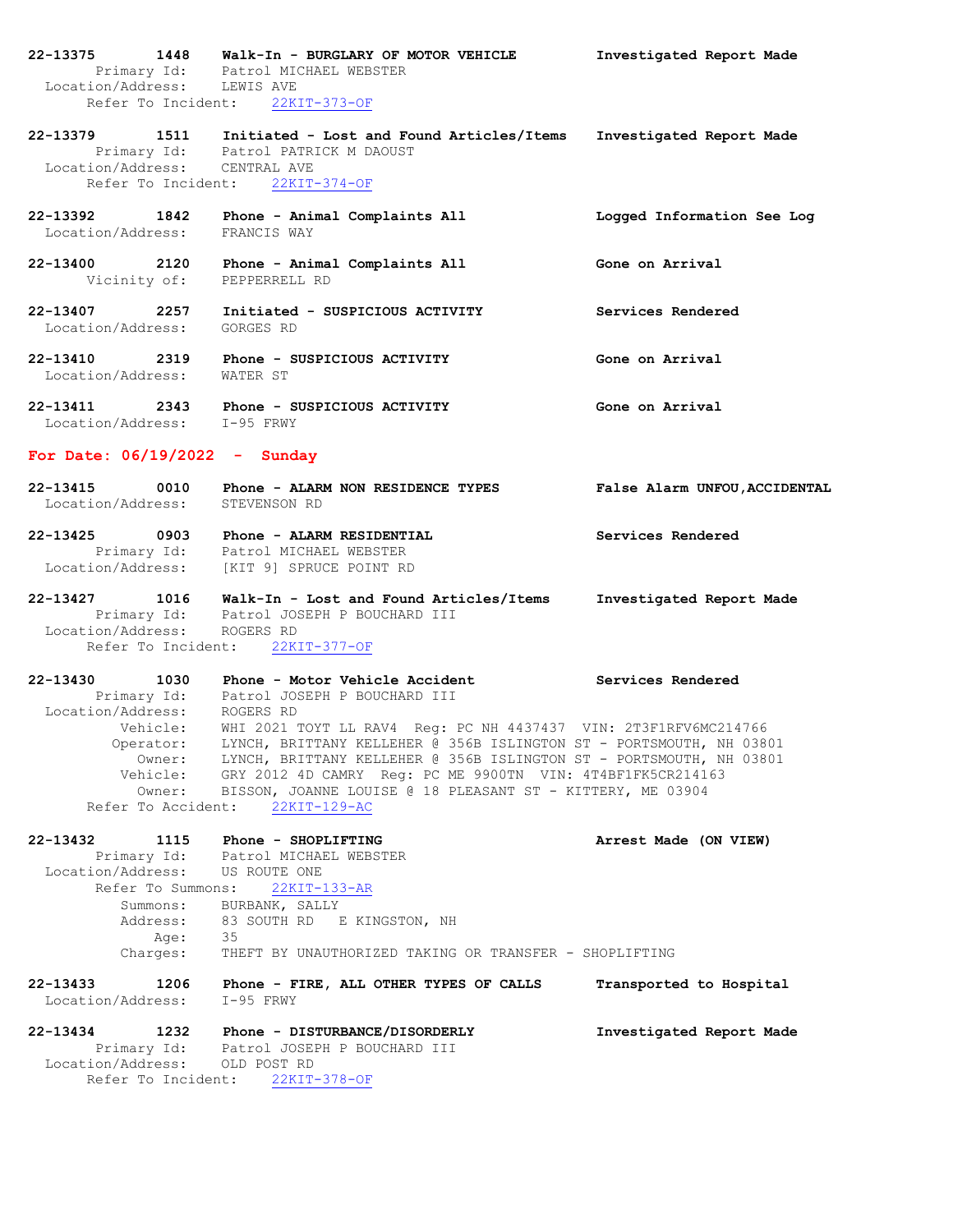| 22-13436                         | 1405      | Phone - Motor Vehicle Accident                                                                                                                                                                                 | Investigated Report Made       |
|----------------------------------|-----------|----------------------------------------------------------------------------------------------------------------------------------------------------------------------------------------------------------------|--------------------------------|
|                                  |           | Primary Id: Patrol MICHAEL WEBSTER                                                                                                                                                                             |                                |
|                                  |           |                                                                                                                                                                                                                |                                |
|                                  |           | Location/Address: US ROUTE ONE<br>Vehicle: SIL 2014 JEEP LL WRANGLER Reg: PC NH 2P377 VIN: 1C4AJWAGXEL188869                                                                                                   |                                |
|                                  |           |                                                                                                                                                                                                                |                                |
|                                  |           | Operator: CLIFFORD, KEVIN ANTHONY @ 7 BOSTON HARBOR RD - DOVER, NH 03820                                                                                                                                       |                                |
|                                  |           |                                                                                                                                                                                                                |                                |
|                                  |           | Owner: CLIFFORD, KEVIN @ 7 BOSTON HARBOR RD - DOVER, NH 03820<br>Vehicle: SIL 2010 HOND 4D ACCORD Reg: PC ME 3074WT VIN: 1HGCP2F75AA194529<br>Operator: ACKERMAN, EMMA GRACE @ 26 HALEY RD - KITTERY, ME 03904 |                                |
|                                  |           |                                                                                                                                                                                                                |                                |
|                                  |           |                                                                                                                                                                                                                |                                |
|                                  |           | Owner: MATHIESON, KRISTI M @ 26 HALEY RD - KITTERY, ME 03904                                                                                                                                                   |                                |
| Refer To Accident:               |           | $22KIT-130-AC$                                                                                                                                                                                                 |                                |
|                                  |           |                                                                                                                                                                                                                |                                |
| 22-13446 1656                    |           | Phone - Animal Complaints All                                                                                                                                                                                  | Logged Information See Log     |
| Location/Address: PICOTT RD      |           |                                                                                                                                                                                                                |                                |
|                                  |           |                                                                                                                                                                                                                |                                |
|                                  |           |                                                                                                                                                                                                                |                                |
|                                  |           | 22-13449 1730 Phone - Lost BOW AND ARROW                                                                                                                                                                       | Investigated Report Made       |
|                                  |           | Primary Id: Patrol CORY BLANCATO                                                                                                                                                                               |                                |
| Location/Address: HOWARD ST      |           |                                                                                                                                                                                                                |                                |
|                                  |           | Refer To Incident: 22KIT-380-OF                                                                                                                                                                                |                                |
|                                  |           |                                                                                                                                                                                                                |                                |
|                                  |           |                                                                                                                                                                                                                |                                |
|                                  |           | 22-13462 2157 911 - DISTURBANCE/DISORDERLY Services Rendered                                                                                                                                                   |                                |
| Location/Address: STATE RD       |           |                                                                                                                                                                                                                |                                |
|                                  |           |                                                                                                                                                                                                                |                                |
|                                  |           |                                                                                                                                                                                                                |                                |
| For Date: $06/20/2022 -$ Monday  |           |                                                                                                                                                                                                                |                                |
|                                  |           |                                                                                                                                                                                                                |                                |
| 22-13475 0237                    |           | 911 - SUSPICIOUS ACTIVITY                                                                                                                                                                                      | Services Rendered              |
|                                  |           |                                                                                                                                                                                                                |                                |
| Location/Address:                |           | OLD DENNETT RD                                                                                                                                                                                                 |                                |
|                                  |           |                                                                                                                                                                                                                |                                |
| 22-13486 0749                    |           | Initiated - Motor Vehicle Accident                                                                                                                                                                             | Taken/Referred to Other Agency |
| Location/Address:                |           | $I-95$ FRWY                                                                                                                                                                                                    |                                |
|                                  |           |                                                                                                                                                                                                                |                                |
|                                  |           |                                                                                                                                                                                                                |                                |
| 22-13490 1101                    |           | Phone - Animal Complaints All                                                                                                                                                                                  | Gone on Arrival                |
| Location/Address: PEPPERRELL RD  |           |                                                                                                                                                                                                                |                                |
|                                  |           |                                                                                                                                                                                                                |                                |
| 22-13495 1420                    |           | Walk-In - CC FRAUD                                                                                                                                                                                             | Services Rendered              |
|                                  |           |                                                                                                                                                                                                                |                                |
| Location/Address:                |           | REMICKS LN                                                                                                                                                                                                     |                                |
|                                  |           |                                                                                                                                                                                                                |                                |
| 22-13504 1710                    |           | 911 - Animal Complaints All                                                                                                                                                                                    | Services Rendered              |
| Vicinity of:                     |           | BRIDGE ST                                                                                                                                                                                                      |                                |
|                                  |           |                                                                                                                                                                                                                |                                |
|                                  |           |                                                                                                                                                                                                                |                                |
| 22-13506 1749                    |           | Phone - SUSPICIOUS ACTIVITY                                                                                                                                                                                    | Services Rendered              |
| Location/Address:                |           | WALLINGFORD SQ                                                                                                                                                                                                 |                                |
|                                  |           |                                                                                                                                                                                                                |                                |
| 22-13513                         | 1914      |                                                                                                                                                                                                                | Services Rendered              |
|                                  |           | Walk-In - Animal Complaints All                                                                                                                                                                                |                                |
| Location/Address:                |           | DION AVE                                                                                                                                                                                                       |                                |
|                                  |           |                                                                                                                                                                                                                |                                |
| 22-13515                         | 1931      | Phone - SUSPICIOUS ACTIVITY                                                                                                                                                                                    | Services Rendered              |
| Location/Address:                |           | US ROUTE 1 BYPASS BYP                                                                                                                                                                                          |                                |
|                                  |           |                                                                                                                                                                                                                |                                |
|                                  |           |                                                                                                                                                                                                                |                                |
| 22-13519                         |           | 2219 Phone - Assist Other Agency                                                                                                                                                                               | Services Rendered              |
|                                  | Location: | GOOSEBERRY ISLAND AND 60 TRAIP                                                                                                                                                                                 |                                |
|                                  |           |                                                                                                                                                                                                                |                                |
|                                  |           |                                                                                                                                                                                                                |                                |
| For Date: $06/21/2022 - Tuesday$ |           |                                                                                                                                                                                                                |                                |
|                                  |           |                                                                                                                                                                                                                |                                |
| 22-13545                         |           | 1029 Phone - SHOPLIFTING                                                                                                                                                                                       | Arrest Made (ON VIEW)          |
|                                  |           | Primary Id: Patrol Christopher KONDOS                                                                                                                                                                          |                                |
| Location/Address: US ROUTE ONE   |           |                                                                                                                                                                                                                |                                |
|                                  |           |                                                                                                                                                                                                                |                                |
| Refer To Summons:                |           | 22KIT-134-AR                                                                                                                                                                                                   |                                |
|                                  |           | Juvenile Arrest                                                                                                                                                                                                |                                |
|                                  | Age:      | 13                                                                                                                                                                                                             |                                |
|                                  | Charges:  | THEFT BY UNAUTHORIZED TAKING OR TRANSFER - SHOPLIFTING                                                                                                                                                         |                                |
|                                  |           |                                                                                                                                                                                                                |                                |
|                                  |           |                                                                                                                                                                                                                |                                |
| 22-13547                         |           | 1114 Phone - Stolen FIREARM                                                                                                                                                                                    | Investigated Report Made       |
|                                  |           |                                                                                                                                                                                                                |                                |
|                                  |           | Primary Id: Detective BRIAN L CUMMER<br>Location/Address: US ROUTE ONE                                                                                                                                         |                                |
| Refer To Incident:               |           |                                                                                                                                                                                                                |                                |
|                                  |           | $22KIT-384-OF$                                                                                                                                                                                                 |                                |
|                                  |           |                                                                                                                                                                                                                |                                |
| 22-13558                         | 1621      | Phone - SUSPICIOUS ACTIVITY                                                                                                                                                                                    | Services Rendered              |
|                                  |           | Primary Id: Sergeant Christopher D DAGGETT                                                                                                                                                                     |                                |
| Location/Address: WHIPPLE RD     |           |                                                                                                                                                                                                                |                                |
|                                  |           |                                                                                                                                                                                                                |                                |
|                                  |           |                                                                                                                                                                                                                |                                |
| 22-13560                         |           | 1726 Phone - ALARM NON RESIDENCE TYPES                                                                                                                                                                         | False Alarm UNFOU, ACCIDENTAL  |
| Location/Address:                |           | STATE RD                                                                                                                                                                                                       |                                |
|                                  |           |                                                                                                                                                                                                                |                                |